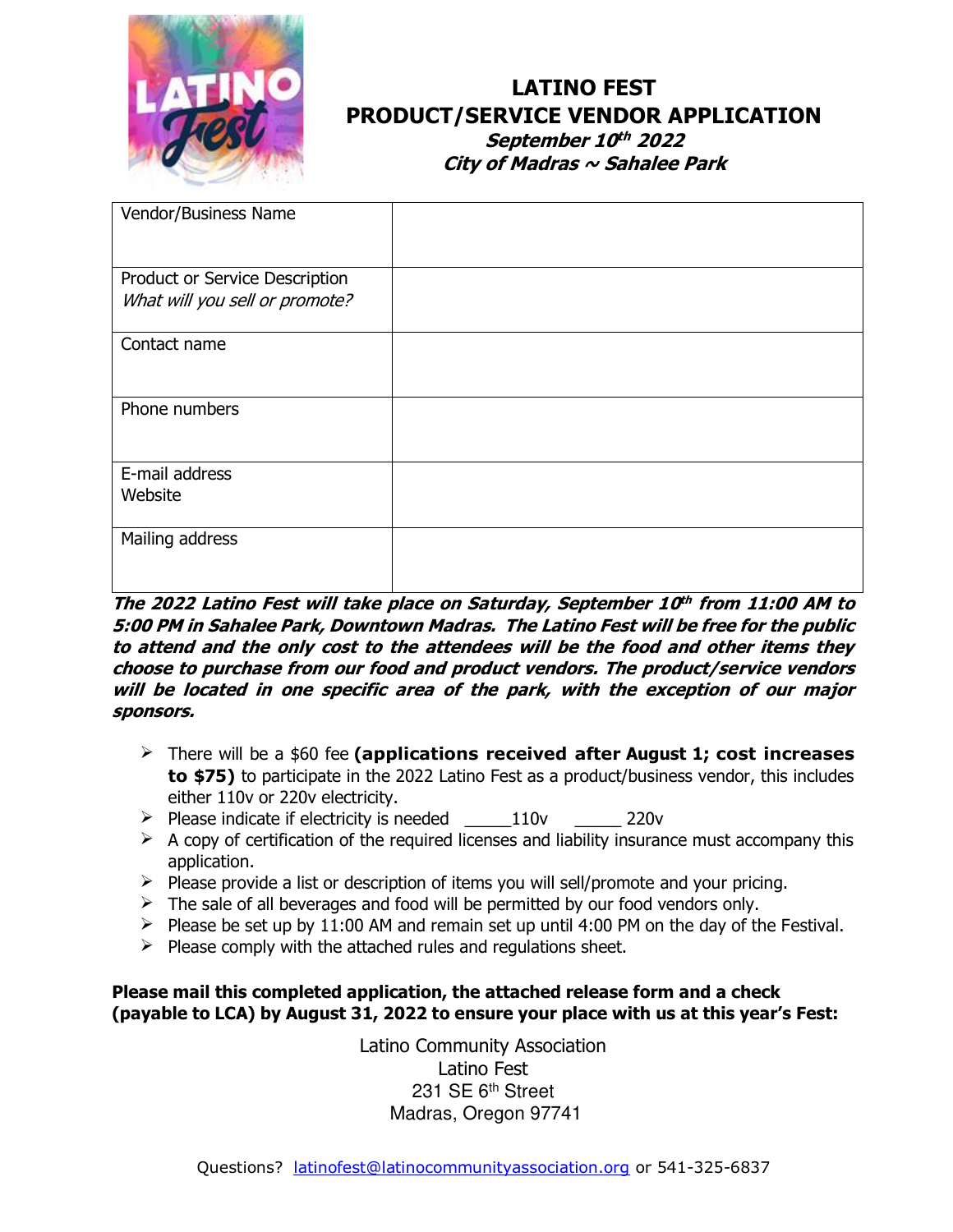

This agreement is made on (*month/day*) \_\_\_\_\_\_\_\_\_\_\_\_\_\_\_\_\_\_\_\_\_\_, 2022 in the County of Jefferson, between (*your company name) \_\_\_\_\_\_\_\_\_\_\_\_\_\_\_\_\_\_\_\_\_\_\_\_\_\_\_\_\_\_\_\_\_,* 

hereinafter referred to as "Vendor," and The Latino Community Association's Latino Fest, or "LCA". In consideration for participation in the 2022 Latino Fest, the undersigned hereby agrees to the following:

1) Vendor releases and discharges LCA, its volunteers, agents, employees, directors, and organizers, from all liability for all loss or damage and any claims of demand therefore, on account of injury to any individual or property resulting from the Vendor's participation in Latino Fest.

2) Vendor agrees to indemnify and hold harmless LCA, its volunteers, agents, employees, directors, and organizers, from any loss, liability, damage or cost, including attorney fees, arising out of Vendor's participation in the Latino Fest, whether caused by the negligence or willful act of the Vendor or any other person or persons.

3) Vendor hereby assumes full responsibility for the risk of bodily injury, death or property damage relating to or arising out of Vendor's participation in the Latino Fest.

4) The undersigned further expressly agrees that the foregoing RELEASE AND WAIVER OF LIABILITY AND INDEMNITY AGREEMENT is intended to be as broad and inclusive as permitted by the laws of the State of Oregon. If any provision of this Agreement is held by a Court of competent jurisdiction to be invalid, void or unenforceable, the remaining provisions shall nevertheless continue in full force and effect without being impaired or invalidated in any way.

Vendor Signature Date

**Rules and Regulations: Noncompliance with any of these rules and regulations may result in removal from the festival** 

\_\_\_\_\_\_\_\_\_\_\_\_\_\_\_\_\_\_\_\_\_\_\_\_\_\_\_\_\_\_\_\_\_\_\_\_ \_\_\_\_\_\_\_\_\_\_\_\_\_\_\_\_\_\_\_\_\_\_\_\_